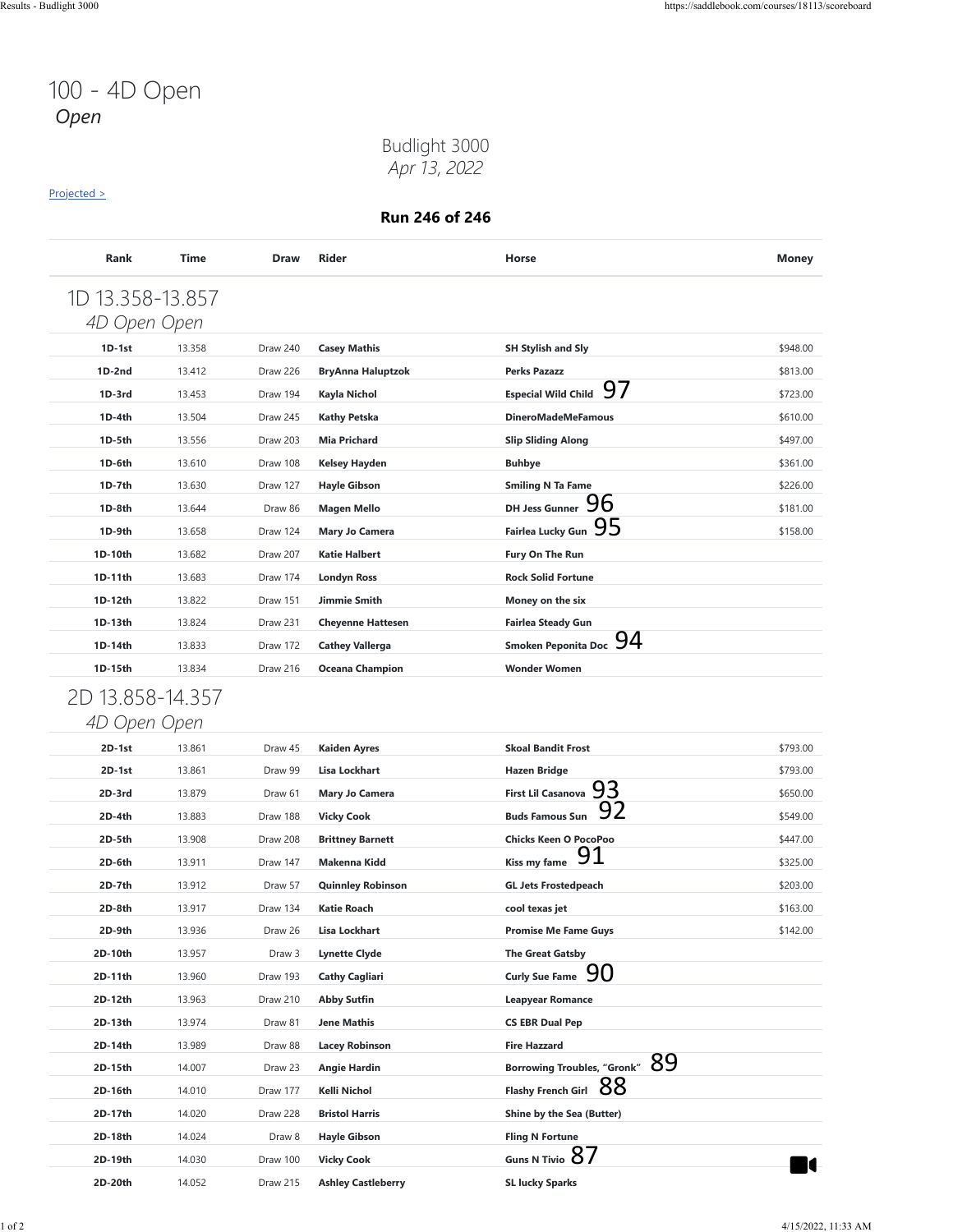| $2D-21st$<br>2D-22nd<br>2D-23rd<br>2D-24th | 14.072 |          |                          |                                                                                                                          |                |
|--------------------------------------------|--------|----------|--------------------------|--------------------------------------------------------------------------------------------------------------------------|----------------|
|                                            |        | Draw 110 | <b>Melissa Jacobs</b>    | <b>Cat Bo Peep</b>                                                                                                       |                |
|                                            | 14.094 | Draw 70  | <b>Kayley Siller</b>     | Good Little Nick $86$                                                                                                    |                |
|                                            | 14.104 | Draw 118 | <b>Sheena Robbins</b>    | KM Im a regal guy                                                                                                        |                |
|                                            | 14.108 | Draw 161 | Jessica Davis            | Rockn A Threefifty7                                                                                                      |                |
| 2D-25th                                    | 14.122 | Draw 137 | Jaimie Palmer            | 85<br>Lois Lane                                                                                                          |                |
| 2D-26th                                    | 14.130 | Draw 24  | <b>Rachel Gill</b>       | <b>JR Famous Doubledose</b>                                                                                              |                |
| 2D-27th                                    | 14.134 | Draw 139 | <b>Karly Camozzi</b>     | Shez fly n fabulous                                                                                                      |                |
| 2D-28th                                    | 14.143 | Draw 241 | <b>Alexandra Hundley</b> | <b>Whizzin Chexers</b>                                                                                                   |                |
| 2D-29th                                    | 14.161 | Draw 148 | Lana Vlastelica          | Gracie $84$                                                                                                              |                |
| 2D-30th                                    | 14.163 | Draw 47  | <b>Kate McKemy</b>       |                                                                                                                          |                |
| $2D-31st$                                  | 14.182 | Draw 64  | <b>Lindsey Walker</b>    | $\begin{matrix} \text{Moonlight Baloo} \text{83} \\ \text{Cool N Famous} \text{82} \end{matrix}$<br><b>Cool N Famous</b> |                |
| 2D-32nd                                    | 14.185 | Draw 107 | Savannah Kampmann        | 81<br>Maggie                                                                                                             |                |
| 2D-33rd                                    | 14.193 | Draw 102 | Lana Vlastelica          | Frank $80$                                                                                                               |                |
| 2D-34th                                    | 14.200 | Draw 66  | <b>Kate McKemy</b>       | 79<br><b>StreakinMadeMeFamous</b>                                                                                        |                |
| 2D-35th                                    | 14.205 | Draw 63  | <b>Kelsey Hayden</b>     | <b>Shake Your Shamrocks</b>                                                                                              |                |
|                                            |        |          |                          |                                                                                                                          |                |
|                                            |        |          |                          |                                                                                                                          |                |
|                                            |        |          |                          |                                                                                                                          |                |
|                                            |        |          |                          |                                                                                                                          |                |
|                                            |        |          |                          |                                                                                                                          |                |
|                                            |        |          |                          |                                                                                                                          |                |
|                                            |        |          |                          |                                                                                                                          |                |
|                                            |        |          |                          |                                                                                                                          |                |
|                                            |        |          |                          |                                                                                                                          |                |
|                                            |        |          |                          |                                                                                                                          |                |
|                                            |        |          |                          |                                                                                                                          |                |
|                                            |        |          |                          |                                                                                                                          |                |
|                                            |        |          |                          |                                                                                                                          |                |
|                                            |        |          |                          |                                                                                                                          |                |
|                                            |        |          |                          |                                                                                                                          |                |
|                                            |        |          |                          |                                                                                                                          |                |
|                                            |        |          |                          |                                                                                                                          |                |
|                                            |        |          |                          |                                                                                                                          |                |
|                                            |        |          |                          |                                                                                                                          |                |
|                                            |        |          |                          |                                                                                                                          |                |
|                                            |        |          |                          |                                                                                                                          |                |
|                                            |        |          |                          |                                                                                                                          |                |
|                                            |        |          |                          |                                                                                                                          |                |
|                                            |        |          |                          |                                                                                                                          |                |
|                                            |        |          |                          |                                                                                                                          |                |
|                                            |        |          |                          |                                                                                                                          |                |
|                                            |        |          |                          |                                                                                                                          |                |
|                                            |        |          |                          |                                                                                                                          |                |
|                                            |        |          |                          |                                                                                                                          | $\blacksquare$ |

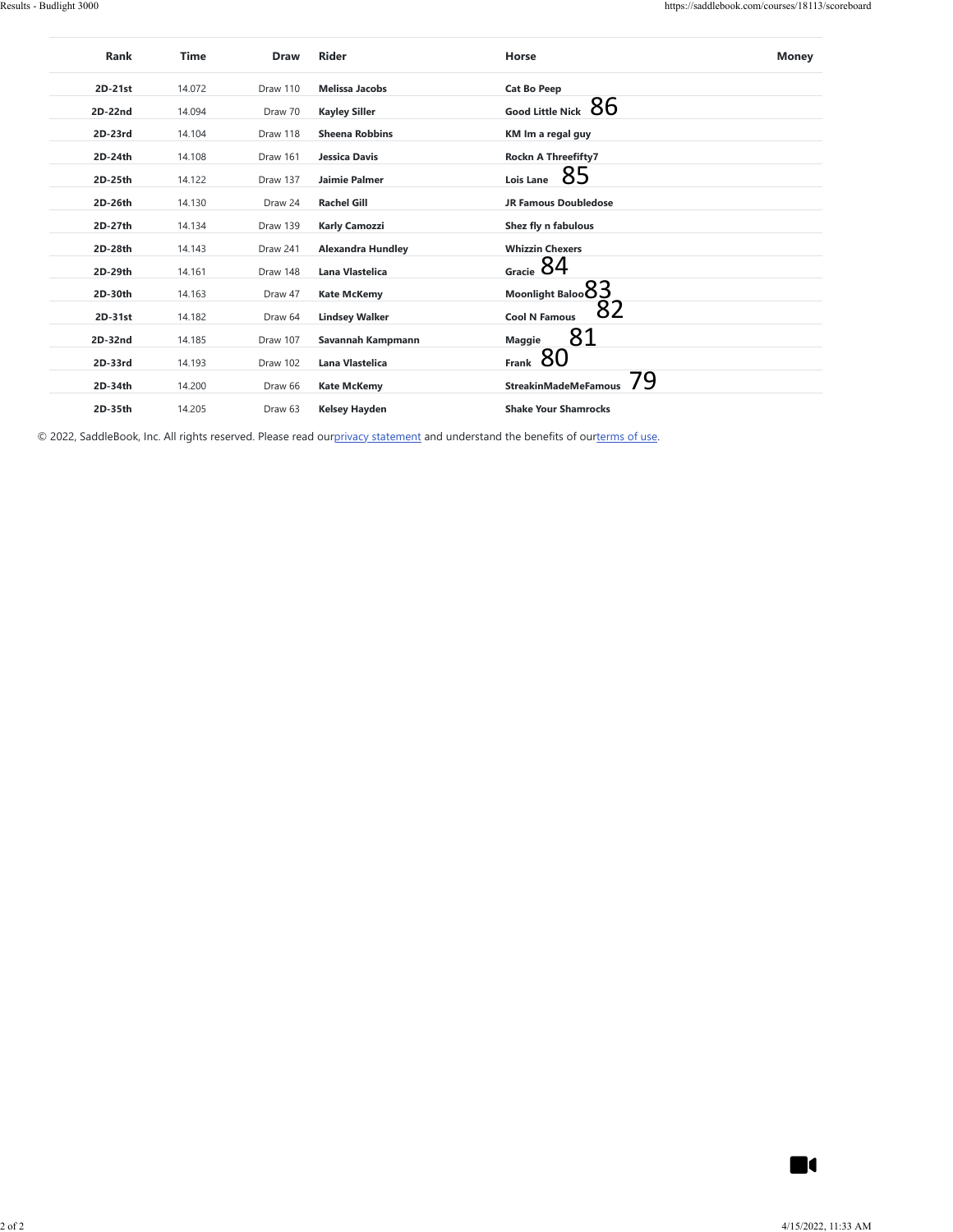### Budlight 3000 *Apr 13, 2022*

#### [Projected >](https://saddlebook.com/courses/18113/scoreboard?page=2#payout-projection-18113)

| 4D Open Open     |        |          |                          |                                   |          |
|------------------|--------|----------|--------------------------|-----------------------------------|----------|
| 2D-36th          | 14.211 | Draw 149 | Anna Yaeger              | Lil Angelena                      |          |
| 2D-37th          | 14.219 | Draw 73  | Kristi Youngblood        | 78<br>Rockem Don't Knockem        |          |
| 2D-38th          | 14.221 | Draw 224 | <b>Casey Mathis</b>      | <b>Hesa Shortycat</b>             |          |
| 2D-39th          | 14.226 | Draw 160 | <b>Cathy Cagliari</b>    | 77<br><b>Twinkie</b>              |          |
| 2D-40th          | 14.233 | Draw 53  | Alyssa Voogd             | O<br>Rosie /                      |          |
| 2D-41st          | 14.259 | Draw 222 | Abby Van Horn            | <b>KN Fabs Corona Rita</b>        |          |
| 2D-42nd          | 14.264 | Draw 111 | <b>Suzanne Harmon</b>    | 75<br><b>Custom Made Runner</b>   |          |
| 2D-43rd          | 14.270 | Draw 90  | <b>Kate McKemy</b>       | <b>Reys Blaze</b>                 |          |
| 2D-44th          | 14.275 | Draw 68  | <b>Allie Howard</b>      | <b>Real Genuine Stoli</b>         |          |
| 2D-45th          | 14.283 | Draw 168 | <b>Krystle Wolcott</b>   | <b>Dusty</b>                      |          |
| 2D-46th          | 14.306 | Draw 214 | Dakota Freeman           | <b>One Snazzy Night 37</b>        |          |
| 2D-47th          | 14.307 | Draw 185 | Jaden Cowan              | <b>MS SMART STARLIGHT</b>         |          |
| 2D-48th          | 14.310 | Draw 143 | Stevi Hillman            | Luv My Design                     |          |
| 2D-49th          | 14.311 | Draw 43  | Cynthia Williamson       | 74<br><b>Fairlea Shades OGray</b> |          |
| 2D-50th          | 14.315 | Draw 230 | <b>Michaela Muncy</b>    | <b>Sand Man</b>                   |          |
| 2D-51st          | 14.316 | Draw 141 | <b>Madison Syres</b>     | 3<br>Pistol                       |          |
| 2D-52nd          | 14.318 | Draw 190 | <b>Rachel Morgan</b>     | <b>DancinOnBourbon ST</b>         |          |
| 2D-53rd          | 14.324 | Draw 206 | <b>Jaeden Barmettler</b> | Fame A Go Go                      |          |
| 2D-54th          | 14.327 | Draw 182 | Alyssa Molina            | 72<br><b>Frenchies Okie Leo</b>   |          |
| 2D-55th          | 14.345 | Draw 135 | <b>Jadyn Owens</b>       | <b>Boon Dox Command (Boomer)</b>  |          |
| 2D-56th          | 14.352 | Draw 92  | <b>Stacy Hampton</b>     | <b>Coyote Slidin NSocks</b>       |          |
| 3D 14.358-15.357 |        |          |                          |                                   |          |
| 4D Open Open     |        |          |                          |                                   |          |
| 3D-1st           | 14.372 | Draw 12  | <b>Jene Mathis</b>       | <b>Button Down Cash</b>           | \$727.00 |
| 3D-2nd           | 14.378 | Draw 25  | <b>Brittany Manner</b>   | .b<br><b>Mk Rocknrolla</b>        | \$589.00 |
| 3D-2nd           | 14.378 | Draw 158 | <b>Alexis Molina</b>     | .b<br><b>Royal Demands</b>        | \$589.00 |
| 3D-4th           | 14.383 | Draw 237 | <b>Michaela Decker</b>   | 69<br><b>Really Surprised</b>     | \$467.00 |
| 3D-5th           | 14.392 | Draw 30  | <b>Ellie Hilvers</b>     | O Lena My Lena                    | \$381.00 |
| 3D-6th           | 14.394 | Draw 131 | Cynthia Williamson       | GBA Impressive Comand $68$        | \$277.00 |
| 3D-7th           | 14.404 | Draw 71  | <b>Lavonne Woods</b>     | Fancy $67$                        | \$173.00 |
| 3D-8th           | 14.409 | Draw 133 | <b>Sandra Corbin</b>     | One Fine Ike $66$                 | \$138.00 |
|                  | 14.414 | Draw 113 | <b>Addison Jones</b>     | Paso                              | \$121.00 |
| 3D-9th           | 14.418 | Draw 232 | Jamie Olsen              | <b>Royal Quick Frencher</b>       |          |
| 3D-10th          |        |          | <b>Ryan Jarrett</b>      | Ponchos Wearin PJs $65$           |          |
| 3D-10th          | 14.418 | Draw 181 |                          |                                   |          |
| 3D-12th          | 14.468 | Draw 91  | <b>Susie Reese</b>       | Make A Stash $64$                 |          |
| 3D-13th          | 14.475 | Draw 32  | Jaimie Palmer            | Annie 63                          | - 0      |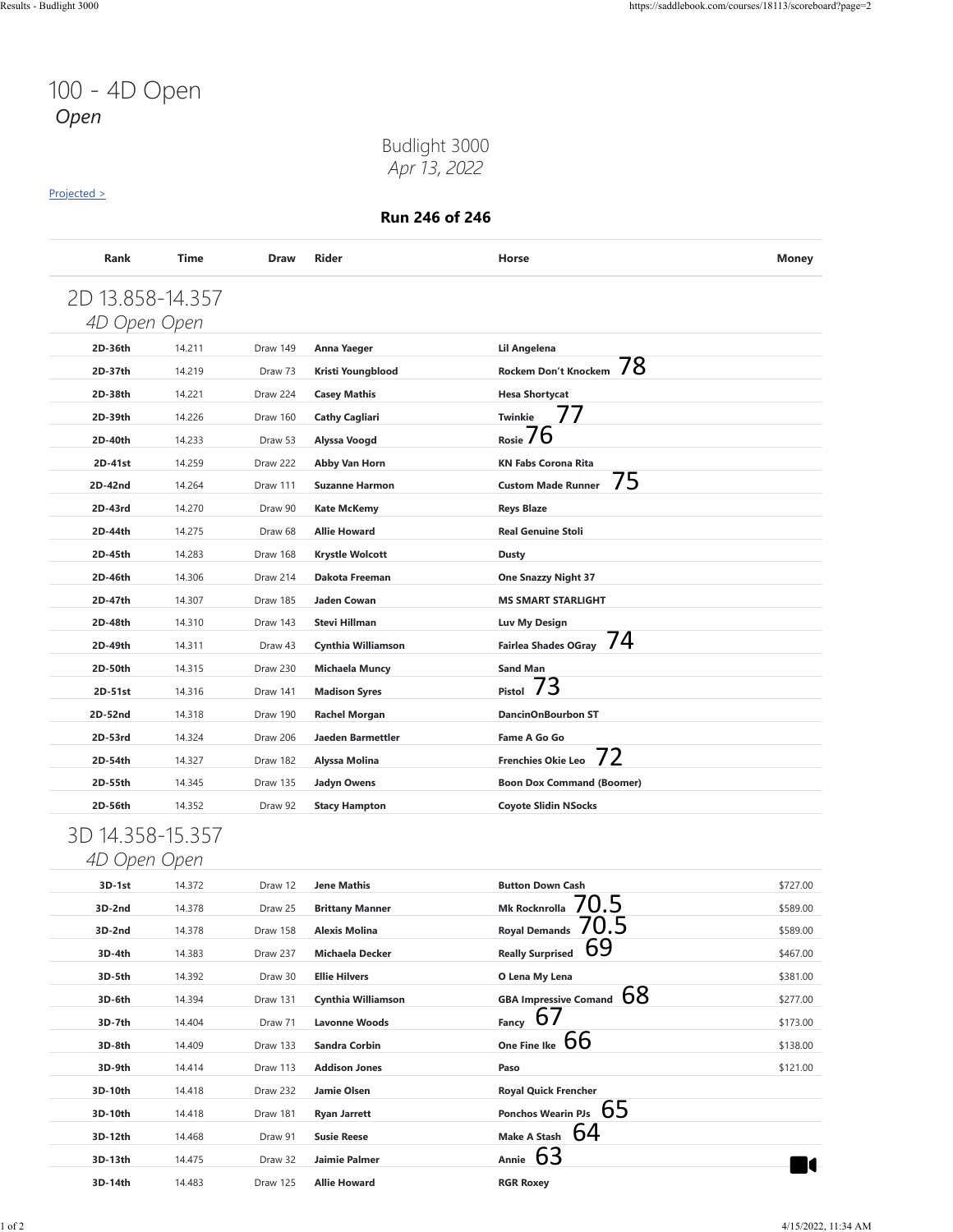| 3D-15th            | 14.489           | Draw 119           | Jennifer Jeude           | Hooch $62$                        |                |
|--------------------|------------------|--------------------|--------------------------|-----------------------------------|----------------|
| 3D-16th            | 14.492           | Draw 77            | <b>Riley Bitle</b>       | Miss Jess $61$                    |                |
| 3D-17th            | 14.495           | Draw 50            | <b>Mackenzie Frick</b>   | <b>Rangler Sidekick</b>           |                |
| 3D-18th            | 14.504           | Draw 16            | <b>Lacey Robinson</b>    | <b>Featurin The Royalty</b>       |                |
| 3D-19th            | 14.505           | Draw 175           | <b>Linzy Irle</b>        | SF Yeah I'm French $60$           |                |
| 3D-20th            | 14.520           | Draw 101           | <b>Dee Hendricks</b>     | Baileys with a Twist $\,59$       |                |
| 3D-21st            | 14.538           | Draw 155           | <b>Miley Bunting</b>     | $\ensuremath{\mathsf{Crush}}$     |                |
| 3D-22nd            | 14.547           | Draw 1             | <b>Breann Justice</b>    | 58<br>Dash Too The Bar            |                |
| 3D-23rd            | 14.565           | Draw 123           | <b>Ashley Ferguson</b>   | Msr Joker Shine $57$              |                |
| 3D-24th            | 14.584           | Draw 94            | <b>Jaycee Spence</b>     | Ricky                             |                |
| 3D-25th            | 14.585           | Draw 38            | Anna Yaeger              | <b>Freckles N Saleen</b>          |                |
| 3D-26th            | 14.592           | Draw 39            | Savannah Kampmann        | sumy 56                           |                |
| 3D-27th            | 14.616           | Draw 144           | <b>Sam Carpenter</b>     | 55<br><b>KL Smokin Judge Cash</b> |                |
|                    |                  |                    | Jennifer Black           | DH MJP Sunfrost 54                |                |
| 3D-28th<br>3D-29th | 14.620<br>14.627 | Draw 56<br>Draw 41 | <b>Lindsey Stornetta</b> | Eyema Royal Lady                  |                |
|                    |                  |                    |                          |                                   |                |
|                    |                  |                    |                          |                                   |                |
|                    |                  |                    |                          |                                   |                |
|                    |                  |                    |                          |                                   |                |
|                    |                  |                    |                          |                                   |                |
|                    |                  |                    |                          |                                   |                |
|                    |                  |                    |                          |                                   |                |
|                    |                  |                    |                          |                                   |                |
|                    |                  |                    |                          |                                   |                |
|                    |                  |                    |                          |                                   |                |
|                    |                  |                    |                          |                                   |                |
|                    |                  |                    |                          |                                   |                |
|                    |                  |                    |                          |                                   |                |
|                    |                  |                    |                          |                                   |                |
|                    |                  |                    |                          |                                   |                |
|                    |                  |                    |                          |                                   |                |
|                    |                  |                    |                          |                                   |                |
|                    |                  |                    |                          |                                   |                |
|                    |                  |                    |                          |                                   |                |
|                    |                  |                    |                          |                                   |                |
|                    |                  |                    |                          |                                   |                |
|                    |                  |                    |                          |                                   |                |
|                    |                  |                    |                          |                                   |                |
|                    |                  |                    |                          |                                   |                |
|                    |                  |                    |                          |                                   |                |
|                    |                  |                    |                          |                                   | $\blacksquare$ |

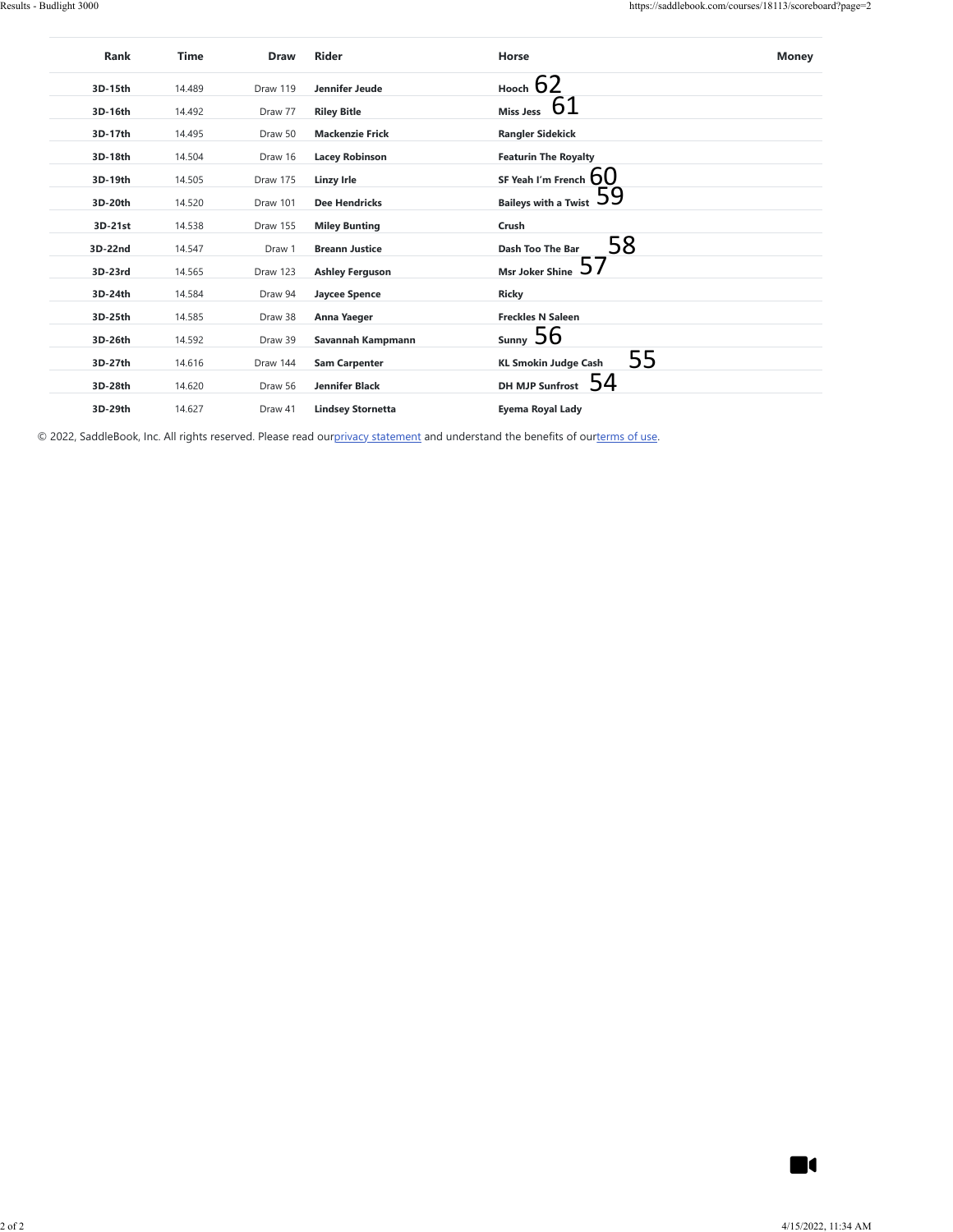### Budlight 3000 *Apr 13, 2022*

#### [Projected >](https://saddlebook.com/courses/18113/scoreboard?page=3#payout-projection-18113)

| 3D 14.358-15.357 |        |          |                           |                                     |  |
|------------------|--------|----------|---------------------------|-------------------------------------|--|
| 4D Open Open     |        |          |                           |                                     |  |
| 3D-30th          | 14.645 | Draw 198 | <b>Hope Woolbert</b>      | 53<br><b>Dream</b>                  |  |
| 3D-31st          | 14.651 | Draw 173 | <b>Alexandra Hundley</b>  | Juice                               |  |
| 3D-32nd          | 14.654 | Draw 186 | <b>Tina Hermann</b>       | Hickorys Slick Pick $\,$ 52         |  |
| 3D-33rd          | 14.670 | Draw 93  | <b>Breann Justice</b>     | 51<br><b>Winning In Royal Pjs</b>   |  |
| 3D-34th          | 14.684 | Draw 58  | <b>Susie Gunter</b>       | Come To Pappa $50$                  |  |
| 3D-35th          | 14.707 | Draw 14  | <b>Kate McKemy</b>        | 49<br><b>MK Memory Lane</b>         |  |
| 3D-36th          | 14.713 | Draw 239 | <b>Paige Jones</b>        | <b>Kissn Chicks Goodbye</b>         |  |
| 3D-37th          | 14.739 | Draw 65  | <b>Katie Roach</b>        | <b>Wright Jazzy</b>                 |  |
| 3D-38th          | 14.784 | Draw 85  | <b>Samantha Cornelius</b> | 48<br><b>Blondie</b>                |  |
| 3D-39th          | 14.793 | Draw 22  | <b>Jeannette Stewart</b>  | 47<br><b>BFF Tuck N Fly (Trout)</b> |  |
| 3D-40th          | 14.796 | Draw 166 | <b>Casey Mathis</b>       | <b>Freddy Mercurey</b>              |  |
| 3D-41st          | 14.802 | Draw 33  | <b>Rhiannon Carlson</b>   | Just Wanta Dash $46$                |  |
| 3D-42nd          | 14.813 | Draw 130 | <b>Kelcie Sackett</b>     | Pay Czech                           |  |
| 3D-43rd          | 14.817 | Draw 72  | <b>Angelina Carrion</b>   | <b>GW Honky Tonk Boozer</b>         |  |
| 3D-44th          | 14.821 | Draw 142 | <b>Cassandra Blevins</b>  | 45<br>Sassy                         |  |
| 3D-45th          | 14.824 | Draw 75  | Katie Vandeburgh          | Wikkid                              |  |
| 3D-46th          | 14.828 | Draw 112 | <b>Cassandra Jones</b>    | Fergie                              |  |
| 3D-47th          | 14.838 | Draw 67  | <b>Brooklyn Mueller</b>   | Robin                               |  |
| 3D-48th          | 14.843 | Draw 200 | <b>Alisha Mackey</b>      | 44<br>Chicken                       |  |
| 3D-49th          | 14.848 | Draw 164 | <b>Josie Adams</b>        | 43<br><b>Mixed With Fire</b>        |  |
| 3D-50th          | 14.857 | Draw 109 | Kisha Justice             | Steal of the deal                   |  |
| 3D-51st          | 14.860 | Draw 138 | <b>Sheri Alexander</b>    | 42<br>I'ma Reckless Sue             |  |
| 3D-52nd          | 14.869 | Draw 74  | <b>Sheri Alexander</b>    | <b>Chickles my Face</b>             |  |
| 3D-52nd          | 14.869 | Draw 29  | <b>Stella Aleman</b>      | <b>Tommy</b>                        |  |
| 3D-54th          | 14.886 | Draw 169 | <b>Cody Foster</b>        | Hummers Smokey Hayes $41$           |  |
| 3D-55th          | 14.896 | Draw 163 | <b>Hayden Erickson</b>    | Docs $40$                           |  |
| 3D-56th          | 14.933 | Draw 170 | <b>Melissa Tucker</b>     | Richard                             |  |
| 3D-57th          | 14.950 | Draw 51  | <b>Hunter Gilson</b>      | Dashalilbitfurther 39               |  |
| 3D-58th          | 14.976 | Draw 36  | <b>Jandee Smart</b>       | <b>Tsunami Party Wave</b>           |  |
| 3D-59th          | 14.983 | Draw 153 | <b>Erin Clendenen</b>     | <b>Mom's Silverado Mate</b>         |  |
| 3D-60th          | 14.992 | Draw 80  | Bryana Lehrmann           | <b>ASHOTOF CORONA</b>               |  |
| 3D-61st          | 15.005 | Draw 27  | Maia Mayer                | 38<br><b>Shes Maid of Gold</b>      |  |
| 3D-62nd          | 15.017 | Draw 234 | Abby Van Horn             | <b>Driftwood Chrome</b>             |  |
| 3D-63rd          | 15.025 | Draw 136 | <b>Kaillee Hamre</b>      | Speedys Special Lady $37$           |  |
| 3D-64th          | 15.051 | Draw 79  | Jaime Quinn               | <b>Maverick</b>                     |  |
| 3D-65th          | 15.053 | Draw 171 | Kenzie Wilson             | <b>DL Famous Prescription</b>       |  |
| 3D-66th          | 15.059 | Draw 37  | <b>Cindy Romano</b>       | 36<br>Ruby                          |  |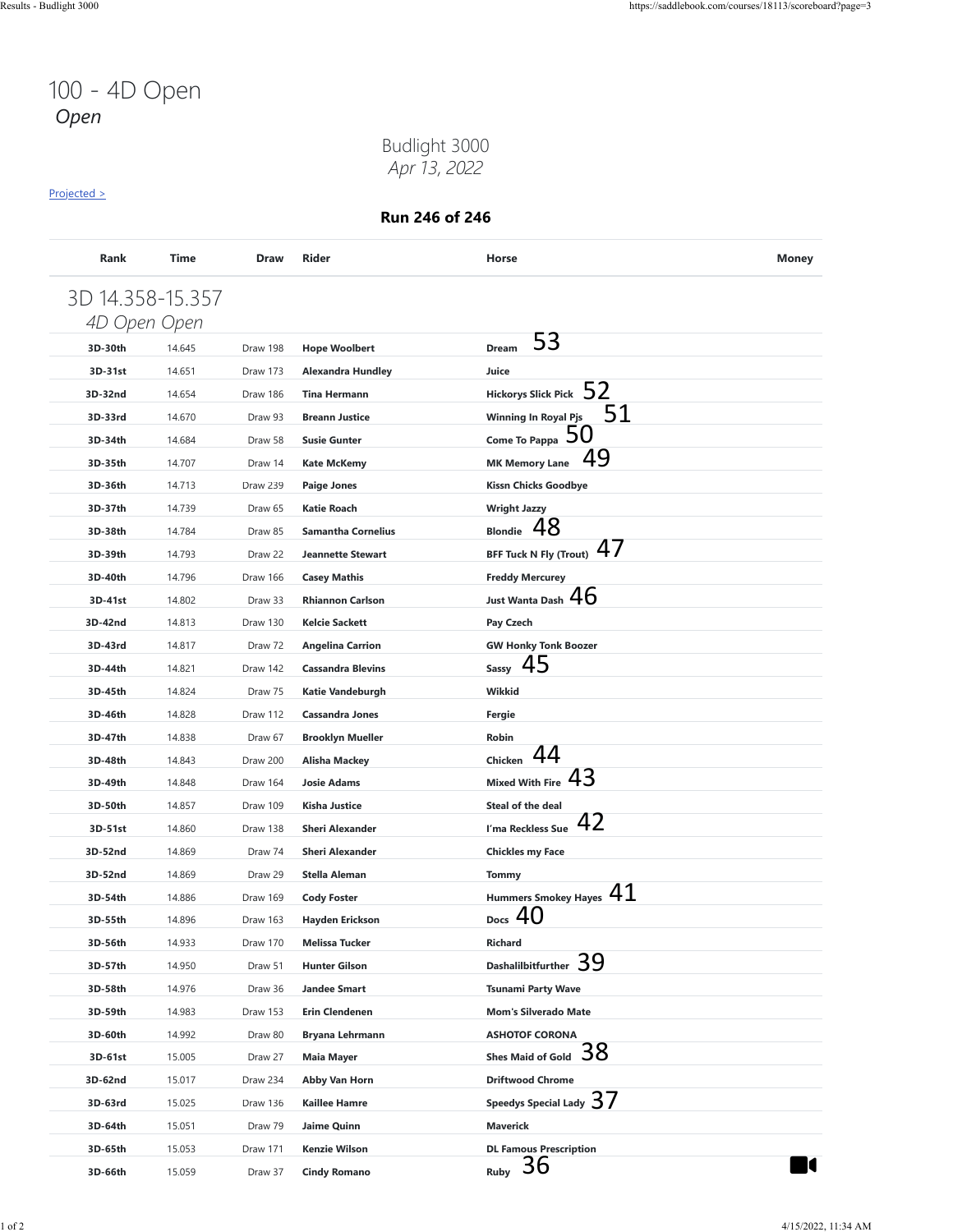| 3D-67th |        | Draw     | Rider                       | Horse                                | <b>Money</b>   |
|---------|--------|----------|-----------------------------|--------------------------------------|----------------|
|         | 15.060 | Draw 17  | <b>Crystal Beam</b>         | <b>Streakin Rosey</b>                |                |
| 3D-67th | 15.060 | Draw 114 | <b>Cindy Romano</b>         | The Famous Johnny Cash "Johnny" $35$ |                |
| 3D-69th | 15.087 | Draw 35  | Karena Mayer                | Red Hot N Stylin $34$                |                |
| 3D-70th | 15.107 | Draw 225 | <b>Triniti Freudenberg</b>  | Catch Kelly's opener $33$            |                |
| 3D-71st | 15.108 | Draw 132 | <b>Emily Clary</b>          | <b>Gunea Raise The Bar</b>           |                |
| 3D-72nd | 15.125 | Draw 40  | <b>Heidi Boneck</b>         | Badger Twistn Chex $32$              |                |
| 3D-73rd | 15.164 | Draw 49  | <b>Addy Sarasy</b>          | Hoola                                |                |
| 3D-74th | 15.195 | Draw 44  | Stevi Hillman               | <b>TSH Pendleton</b>                 |                |
| 3D-75th | 15.204 | Draw 10  | <b>Robin B Lowe-Crowder</b> | FLF Judge Me Cash/Pistol Rose        |                |
| 3D-76th | 15.235 | Draw 78  | <b>Tyler Ziegenmeyer</b>    | <b>Rusty</b>                         |                |
| 3D-77th | 15.249 | Draw 76  | Nataushia Morales           | Jax King Caesar $31$                 |                |
| 3D-78th | 15.272 | Draw 4   | <b>Madison Syres</b>        | 30<br>The Last Big Frost             |                |
|         |        |          |                             |                                      |                |
| 3D-79th | 15.285 | Draw 97  | <b>Belinda Brookins</b>     | <b>Icy Time</b>                      |                |
|         |        |          |                             |                                      |                |
|         |        |          |                             |                                      |                |
|         |        |          |                             |                                      |                |
|         |        |          |                             |                                      |                |
|         |        |          |                             |                                      |                |
|         |        |          |                             |                                      |                |
|         |        |          |                             |                                      |                |
|         |        |          |                             |                                      |                |
|         |        |          |                             |                                      |                |
|         |        |          |                             |                                      |                |
|         |        |          |                             |                                      |                |
|         |        |          |                             |                                      |                |
|         |        |          |                             |                                      |                |
|         |        |          |                             |                                      |                |
|         |        |          |                             |                                      |                |
|         |        |          |                             |                                      |                |
|         |        |          |                             |                                      |                |
|         |        |          |                             |                                      |                |
|         |        |          |                             |                                      |                |
|         |        |          |                             |                                      |                |
|         |        |          |                             |                                      |                |
|         |        |          |                             |                                      |                |
|         |        |          |                             |                                      |                |
|         |        |          |                             |                                      |                |
|         |        |          |                             |                                      |                |
|         |        |          |                             |                                      |                |
|         |        |          |                             |                                      |                |
|         |        |          |                             |                                      |                |
|         |        |          |                             |                                      |                |
|         |        |          |                             |                                      | $\blacksquare$ |

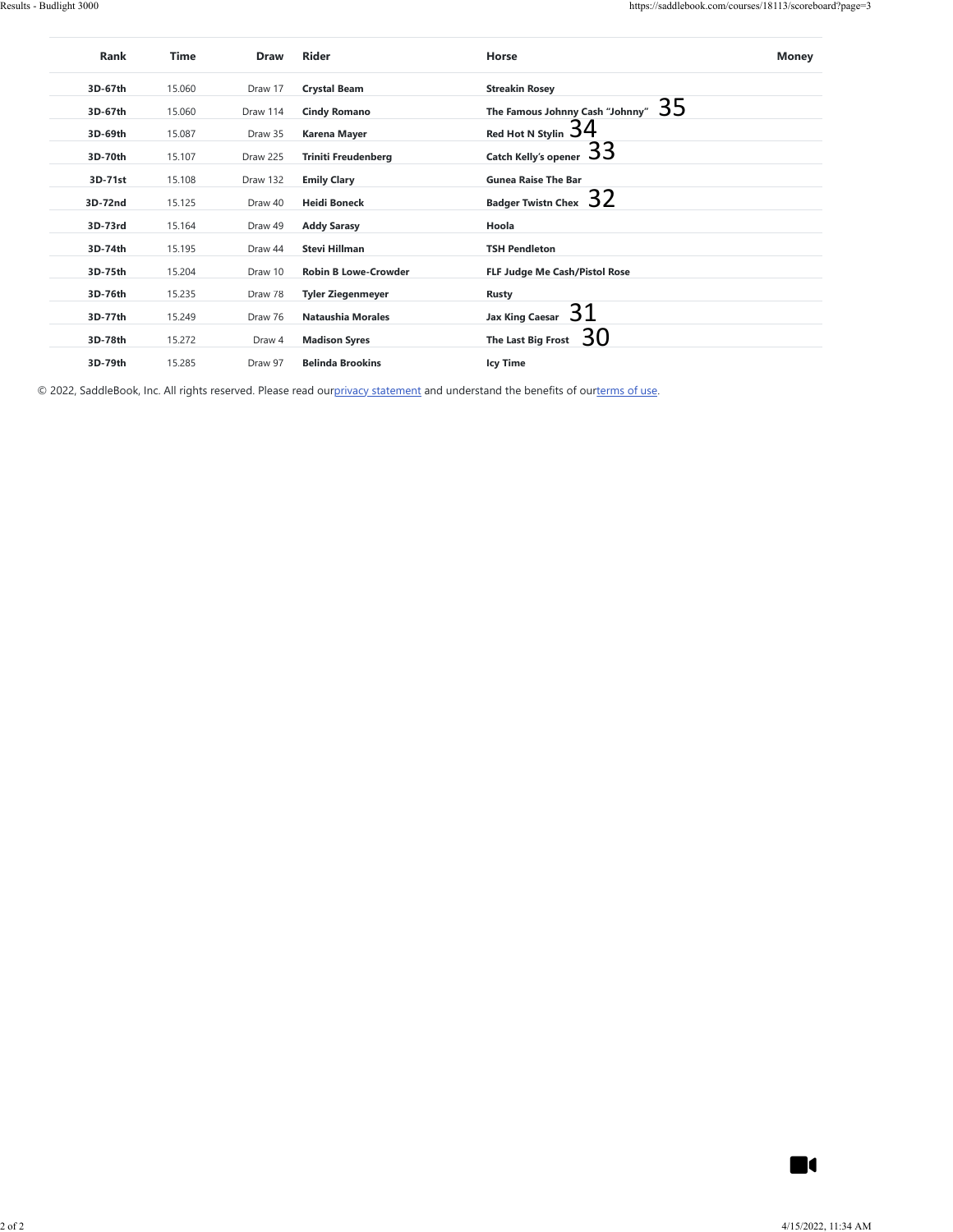### Budlight 3000 *Apr 13, 2022*

#### [Projected >](https://saddlebook.com/courses/18113/scoreboard?page=4#payout-projection-18113)

**Run 246 of 246**

| 4D Open Open     | 3D 14.358-15.357 |          |                          |                                     |          |
|------------------|------------------|----------|--------------------------|-------------------------------------|----------|
| 3D-80th          | 15.293           | Draw 197 | <b>Krystle Wolcott</b>   | Hair pin gator                      |          |
| 3D-81st          | 15.294           | Draw 218 | <b>Krystle Wolcott</b>   | <b>Win Calls The Heart</b>          |          |
| 3D-82nd          | 15.334           | Draw 18  | <b>Ashlee Owen</b>       | <b>LMP Rednwhite Lilly</b>          |          |
| 3D-83rd          | 15.348           | Draw 5   | <b>Tatum Underhill</b>   | 29<br>Eleanor                       |          |
| 3D-84th          | 15.350           | Draw 6   | <b>Maddie Dieter</b>     | <b>Holey Flit</b>                   |          |
| 4D 15.358 to end |                  |          |                          |                                     |          |
| 4D Open Open     |                  |          |                          |                                     |          |
| $4D-1st$         | 15.379           | Draw 146 | <b>AndiLane Anderson</b> | RA Avenger NC                       | \$632.00 |
| 4D-2nd           | 15.399           | Draw 15  | <b>Lauren Masterson</b>  | <b>Forrest</b>                      | \$542.00 |
| 4D-3rd           | 15.408           | Draw 103 | <b>Victoria OBarr</b>    | <b>ID Whiskey Girl</b>              | \$482.00 |
| 4D-4th           | 15.480           | Draw 156 | <b>Kaeley Owen</b>       | <b>Kitty McClure</b>                | \$406.00 |
| 4D-5th           | 15.500           | Draw 189 | <b>Rainy Robinson</b>    | <b>Hollywood Swag</b>               | \$331.00 |
| 4D-6th           | 15.615           | Draw 159 | <b>Lorie Faught</b>      | celestial cash combo                | \$241.00 |
| 4D-7th           | 15.709           | Draw 196 | Jenny Kuykendall         | 28<br><b>Tulip</b>                  | \$151.00 |
| 4D-8th           | 15.738           | Draw 46  | <b>Taya Leforce</b>      | Red                                 | \$120.00 |
| 4D-9th           | 15.802           | Draw 42  | <b>Emma Denno</b>        | Good stuff                          | \$105.00 |
| 4D-10th          | 15.807           | Draw 48  | <b>Emily Clary</b>       | Koh Koh                             |          |
| 4D-11th          | 15.809           | Draw 126 | <b>Allison Ferrasci</b>  | <b>My Stars R Electric (Harper)</b> |          |
| 4D-12th          | 15.824           | Draw 59  | <b>KCee Boneck</b>       | 27<br>IJ                            |          |
| 4D-13th          | 15.939           | Draw 122 | Lauren Kenyon            | <b>Tallyho</b>                      |          |
| 4D-14th          | 16.121           | Draw 96  | <b>Sharon Pettay</b>     | 26<br><b>Miss Doc Bar Charm</b>     |          |
| 4D-15th          | 16.212           | Draw 199 | Heidi Erickson           | <b>Fabulous Odds</b>                |          |
| 4D-16th          | 16.233           | Draw 52  | <b>Deborah Damonte</b>   | 24<br><b>Hawks Kachina Lass</b>     |          |
| 4D-17th          | 16.288           | Draw 89  | <b>Judy Hayes</b>        | Peppy Boone Shine $23$              |          |
| 4D-18th          | 16.395           | Draw 60  | Ava Syres                | <b>Cruiser</b>                      |          |
| 4D-19th          | 16.518           | Draw 2   | <b>Coleen Williams</b>   | <b>TULEES FAMOUS</b>                |          |
| 4D-20th          | 16.553           | Draw 115 | <b>Brenda Sellers</b>    | 21<br>Cisco                         |          |
| 4D-21st          | 16.679           | Draw 87  | <b>Sam Carpenter</b>     | 20<br><b>Dashin For Buxx</b>        |          |
| 4D-22nd          | 16.719           | Draw 84  | <b>Shelby Cotter</b>     | Fancy                               |          |
| 4D-23rd          | 17.021           | Draw 82  | <b>Crystal Beam</b>      | <b>Extra Bold Corona</b>            |          |
| 4D-24th          | 17.515           | Draw 205 | Vicki Laymon             | midnight rambler                    |          |
| 4D-25th          | 17.642           | Draw 9   | <b>Summer Smith</b>      | <u> 19</u><br><b>This Rey Rocks</b> |          |
| 4D-26th          | 17.783           | Draw 187 | <b>Julie Tumino</b>      | Bacardi 18                          |          |
| 4D-27th          | 19.049           | Draw 202 | Amy Ericksen             | Wiley                               |          |
| 4D-28th          | 31.562           | Draw 227 | Jessica Crump            | <b>Rheys Badger of Love</b>         |          |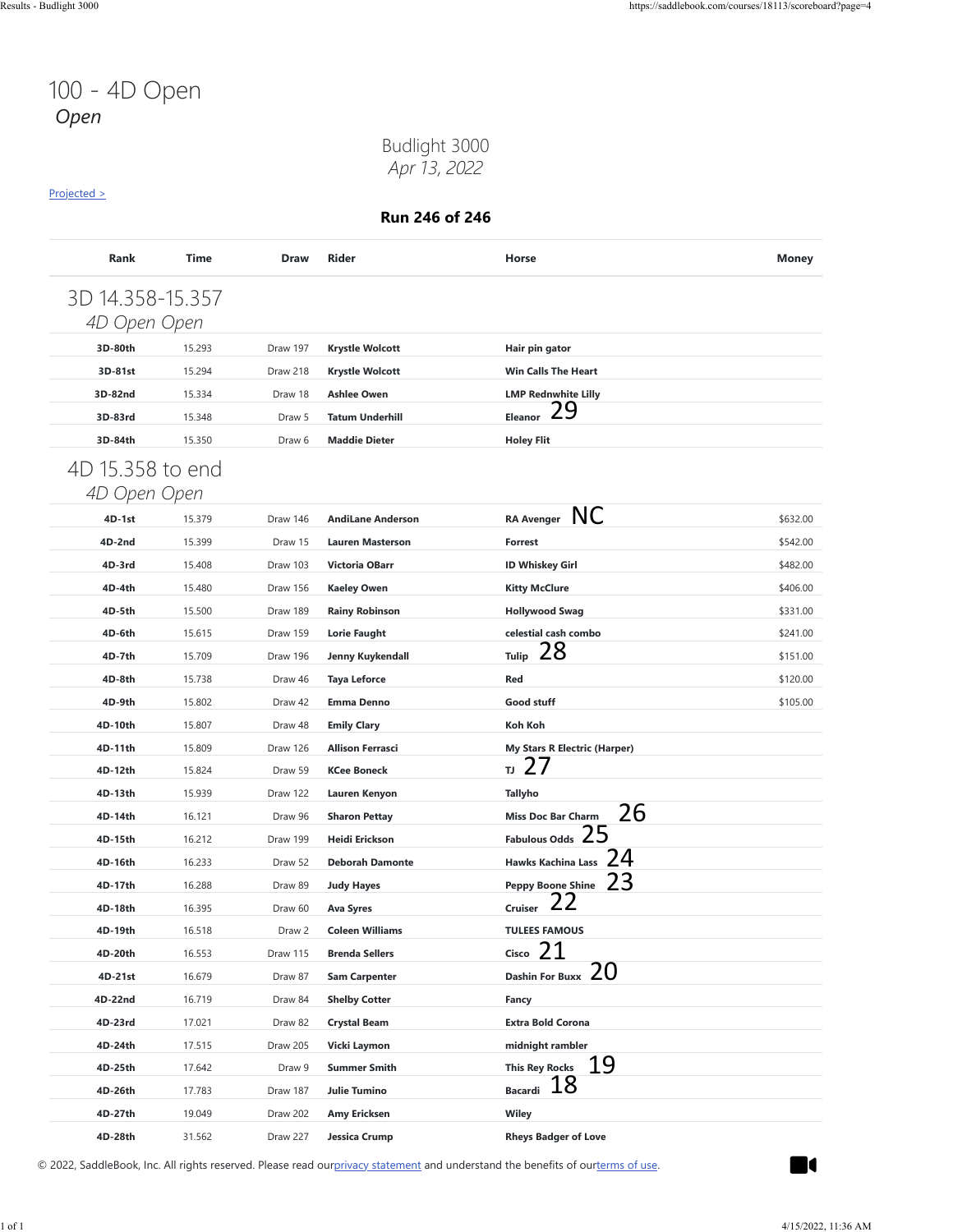### Budlight 3000 *Apr 13, 2022*

#### [Projected >](https://saddlebook.com/courses/18113/scoreboard?division_number=999#payout-projection-18113)

| Rank        | <b>Time</b>    | Draw     | Rider                      | Horse                                   | <b>Money</b> |
|-------------|----------------|----------|----------------------------|-----------------------------------------|--------------|
| 63 No Times |                |          |                            |                                         |              |
|             | 13.484 No Time | Draw 221 | <b>Cheyenne Hattesen</b>   | <b>Fairlea mr Elwood</b>                |              |
|             | 13.512 No Time | Draw 105 | <b>Kaiden Ayres</b>        | <b>Poppys Power Play</b>                |              |
|             | 13.526 No Time | Draw 192 | <b>Brittney Barnett</b>    | <b>Frostys Sugar Peppy</b>              |              |
|             | 13.558 No Time | Draw 150 | <b>Ellie Hilvers</b>       | Skippa Icebreaker                       |              |
|             | 13.644 No Time | Draw 244 | <b>BryAnna Haluptzok</b>   | <b>Texas Ta Fame</b>                    |              |
|             | 13.675 No Time | Draw 184 | Jimmie Smith               | <b>Sipping on Firewater</b>             |              |
|             | 13.700 No Time | Draw 243 | Angie Buresh               | Greylaine                               |              |
|             | 13.747 No Time | Draw 140 | <b>Angelina Carrion</b>    | <b>Playboys Shiny Fool</b>              |              |
|             | 13.765 No Time | Draw 204 | <b>Steely Steiner</b>      | <b>Teena Turner</b>                     |              |
|             | 13.819 No Time | Draw 179 | Taylor Johnson             | Southern JF                             |              |
|             | 13.828 No Time | Draw 246 | <b>Kelsey Cadwell</b>      | <b>Noholme II</b>                       |              |
|             | 13.831 No Time | Draw 212 | Leia Pluemer               | Kn Fabsgifttovegas                      |              |
|             | 13.858 No Time | Draw 176 | <b>Katie Halbert</b>       | <b>Famous Moon Cheyn</b>                |              |
|             | 13.929 No Time | Draw 157 | <b>Vicky Cook</b>          | <b>Blazin More Cash</b>                 |              |
|             | 13.931 No Time | Draw 34  | <b>Vicky Cook</b>          | 16<br>A Famous Gold Lady                |              |
|             | 13.960 No Time | Draw 209 | <b>Londyn Ross</b>         | Kicken Paco                             |              |
|             | 13.991 No Time | Draw 13  | Kristi Youngblood          | 15<br>An Especial Goodbye               |              |
|             | 14.024 No Time | Draw 55  | <b>Hayle Gibson</b>        | <b>RDC DancingToTheLead</b>             |              |
|             | 14.062 No Time | Draw 116 | <b>Taylor Arakelian</b>    | <b>MRJB0925</b>                         |              |
|             | 14.130 No Time | Draw 233 | Danika Davis               | <b>Coats Streakin Cash</b>              |              |
|             | 14.155 No Time | Draw 120 | <b>Susie Gunter</b>        | Circle Again $14$                       |              |
|             | 14.175 No Time | Draw 128 | <b>Laurie Hill</b>         | 13<br><b>Fresnos Top Dog Mongoose</b>   |              |
|             | 14.334 No Time | Draw 54  | <b>Shannon Shade</b>       | <b>Strippin Six Gears</b>               |              |
|             | 14.362 No Time | Draw 28  | <b>Susie Reese</b>         | 12<br>Tonys On His Way                  |              |
|             | 14.370 No Time | Draw 219 | <b>Cathy Cagliari</b>      | <b>Snicker At Fame</b>                  |              |
|             | 14.391 No Time | Draw 183 | <b>Carolee Williams</b>    | Lucky Little Cutter $\,11\,$            |              |
|             | 14.402 No Time | Draw 152 | Kayla Nichol               | 10<br><b>Electrified Merada</b>         |              |
|             | 14.417 No Time | Draw 145 | Alyssa Voogd               | $Ruby$ 9                                |              |
|             | 14.427 No Time | Draw 95  | <b>Melanie Baumgartner</b> | <b>Bullies High Society</b>             |              |
|             | 14.485 No Time | Draw 31  | Kelsey Hayden              | Perfectly French                        |              |
|             | 14.499 No Time | Draw 195 | <b>Erin Clendenen</b>      | <b>Scooters Lightning Bar</b>           |              |
|             | 14.523 No Time | Draw 20  | <b>Stormie Shores</b>      | KC Famous Cooper $8$                    |              |
|             | 14.525 No Time | Draw 217 | Jaden Cowan                | <b>RSL Dashin Eddie</b>                 |              |
|             | 14.674 No Time | Draw 211 | <b>Rainy Robinson</b>      | <b>Nonstop French Fire</b>              |              |
|             | 14.678 No Time | Draw 223 | Pamela Ivicevich           | <b>Pistol Pakn Whiz</b>                 |              |
|             | 14.711 No Time | Draw 19  | Josie Adams                | $\prime$<br><b>Tigger Zippen Slowly</b> |              |
|             | 14.748 No Time | Draw 162 | <b>Michaela Muncy</b>      | <b>Hay Alice Haypatch</b>               |              |
|             | 14.856 No Time | Draw 121 | <b>Maia Mayer</b>          | Tomcats MVP D                           | l            |